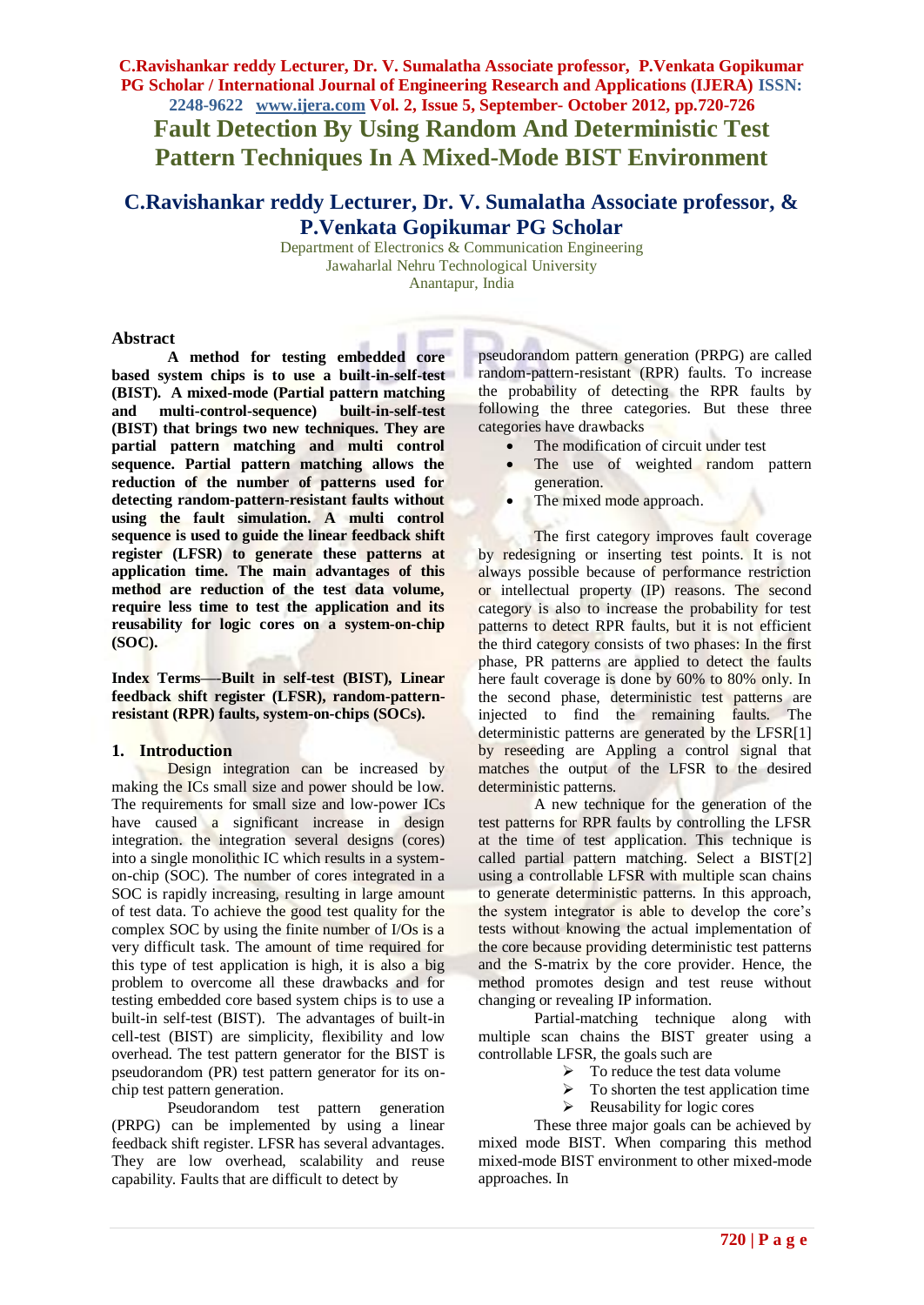Most mixed modes, the test flow is outlined in Fig. 1(a).

Our methodology is shown in Fig. 1(b): First, a deterministic ATPG is used. The patterns are then partially matched. The remaining patterns are generated by applying a control sequence to the LFSR[1]. In our architecture shown in Fig. 2: It consists of controllable LFSR and phase shifter and scan chains and it is connected to the multi input signature register(MISR) from this it is connected to embedded memory from this it is connected to BIST[2] controller.



#### Fig. 1. Mixed-mode flow

In many of the mixed modes, first the test flow is done by using a PR pattern, fault simulation is performed, and the RPR faults are identified. Then, a deterministic automatic test pattern generation (ATPG) is used to generate patterns for RPR faults.



Fig. 2. Proposed testing architecture.

The second phase of the mixed-mode approach is then applied that is deterministic patterns are applied to target remaining faults. In our methodology first, a deterministic ATPG is used. The patterns are then partially matched. The remaining patterns are generated by applying control sequence to the LFSR. In our proposed method there are many advantages. First, fault simulation is eliminated but it is not in the case of other mixed modes. Second, the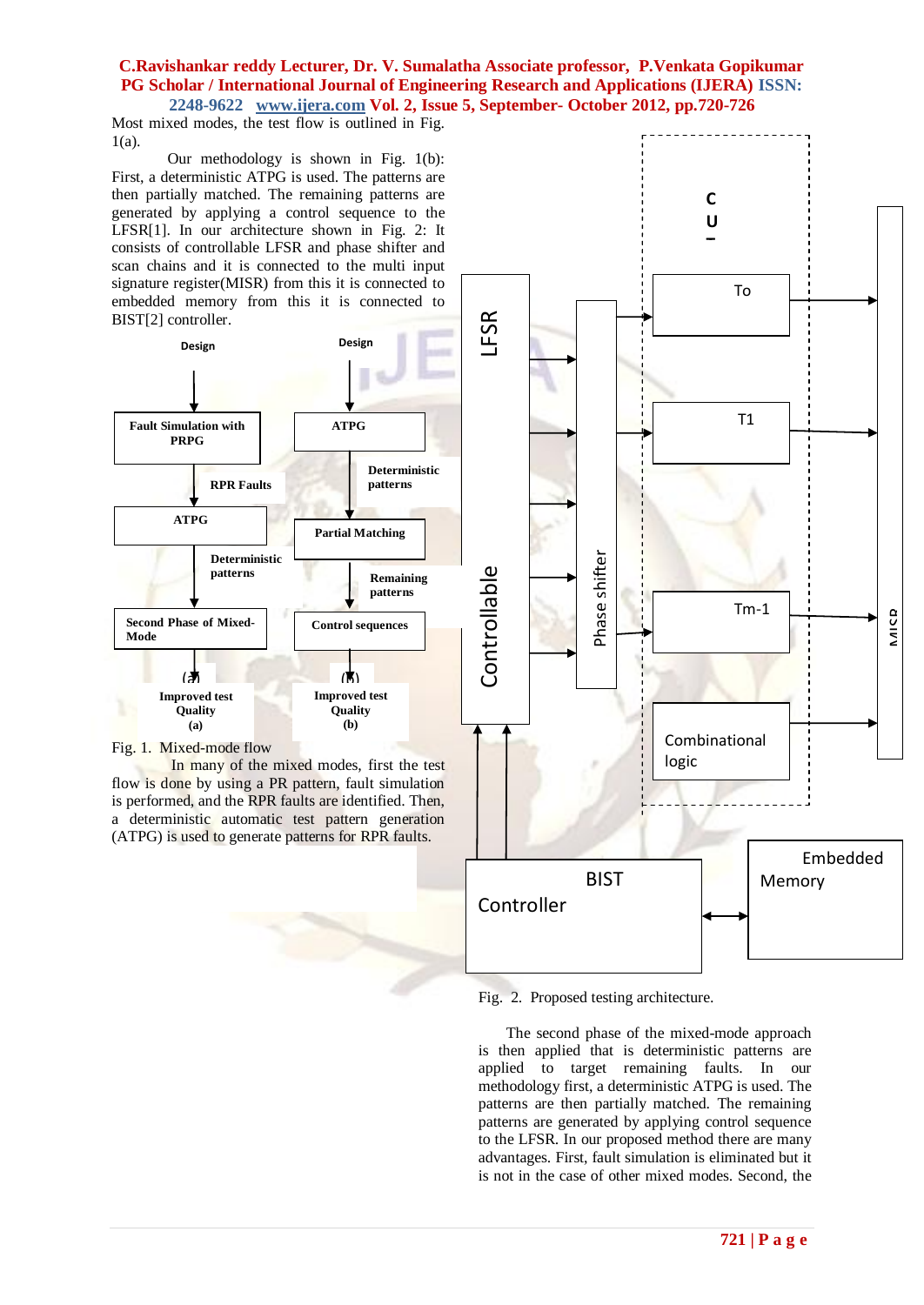partial pattern matching increases the number of hits and hence leaves a fewer number of RPR patterns to require LFSR control signals. The shorter the control sequence, the smaller the storage needed on the chip. In section II, we describe the partial matching scheme. In section III, we describe the multiplecontrol sequence(MCS). Simulation results are presented in section IV, synthesis results are presented in section V, and in section VI, we present our results.

#### **2. PARTIAL MATCHING**

To maximize the fault coverage, all specified bits of the deterministic test patterns have to be fully matched by the PR patterns being produced by the LFSR. If there are many specified bits in the test pattern of a long scan chain, but it is difficult for PR pattern to hit any deterministic patterns with a full pattern match. This will result in huge number of test patterns that are not covered, this drawback can be eliminated in our new partial matching technique which analyzes the binary Smatrix. This binary S-matrix and utilizes the topology of the logic cones. This approach increases the possibility of patterns matching and hence reduces the size of the required control sequence. *Circuit Modeling*

The binary S-matrix can be constructed from the S-graph [6] that is  $G = (V, E)$ , where V is the set of vertices representing the scan cells in the circuit, E is the set of edges representing connectivity between the scan cells. The first step of the test preparation is to generate the binary S-matrix [6] for the cores. An entry S  $(i, j) = 1$  indicates that scan cell i is feeding into scan cell j. And S  $(I, j) = 0$  indicates that scan cell i is not feeding into scan

cell j. Using the S-matrix confirms our approach with respect to testing without revealing IP information because the S-matrix is represented by the connectivity of scan cells without giving structure of the logic circuits.

In the similar way the scan chains can also be constricted, in such way that the scan cells in the same scan chain are independent of each other. The aim was to make the set of linear equations, which are necessary for the reseeding of an LFSR. In other words all the inputs of any logic cone are always in one scan chain but in our approach where the inputs of a logic cone can be in any scan chain.





Fig. 3. (a) ISCAS benchmark circuit S27. **8**

#### **Using Logic Cones to Partition**

A single deterministic test pattern generated by an ATPG usually detects more than one fault in the desire. When the pattern is captured by the flipflops, the new input of any flip flop represents the response of pattern for faults within the combinational circuit cone converging at this flip flop. Logic cones are nothing but logic gates or simply combinational circuits each sub pattern corresponds to a logic cone of the design, which may contain multiple faults of the logic gates. For example deterministic test pattern expanded into three sub patterns each sub pattern detects faults in the corresponding logic cone sub patterns have more "don't care" bits than the original pattern. Hence, they are easier to match with the PR patterns then the original deterministic test pattern. Now a partial pattern matching technique is to be applied to the sub patterns as an enhancement to the full pattern matching technique, which has been applied to the original deterministic test patterns.

 The partial matching technique consists of the following three steps.

- Form sub patterns for each deterministic pattern using a cone-masking approach.
- Generate the PR test patterns by simulating the LFSR and match them to sub patterns.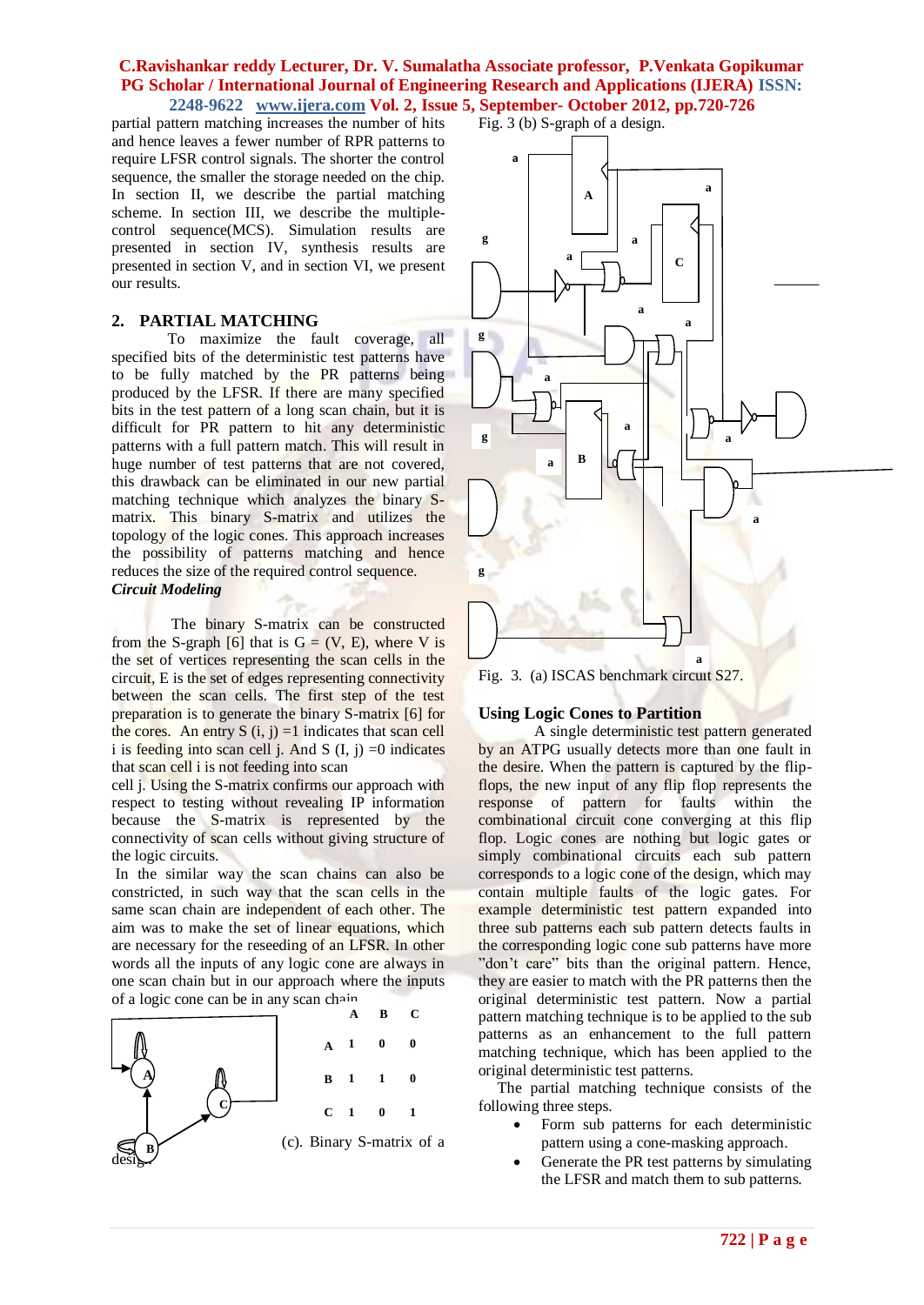Combine the remaining unmatched sub patterns that are related to the each original deterministic test pattern and update the final set of deterministic test patterns.

pattern counter counts the number of capture cycles that occur during each test execution phase.



The original deterministic test patterns are split in to sub patterns for each deterministic test pattern the number of sub patterns is equal to the number of columns of the S-matrix that have at least one entry of a "1" . The value of bit i of sub pattern j is the same as the value of bit i of the deterministic test pattern if and only if S [i, j] is 1 otherwise it is unspecified bit $(x)$ .

In this method, there existing a phase shifter [4] and multiple scan chains. There are two test execution phases. During the first test phase, the LFSR is freely ran for a user specified number of N cycles to generate PR test patterns for easily detectable faults. The number of PR test patterns is the same as the used in all cores but with less test application time because of multiple scan chains. In the second test phase MCSs are used to direct the LFSR to generate the remaining patterns to detect the RPR faults.

 Along with the phase shifter [4] and multiple scan chains there existing also a BIST controller. A pattern counter and a bit counter are part of the BIST controller. The bit counter keeps track of the number of test data bits being shifted into scan chains. The

# Fig. 4. Controlling the LFSR

### **TABLE I**

Sub patterns for deterministic pattern

| <b>Deterministic</b><br>Pattern<br>C<br>B<br>A | <b>Sub-Patterns</b><br>C<br>B<br>$\mathbf{A}$ | Logic<br>cone |
|------------------------------------------------|-----------------------------------------------|---------------|
|                                                | $\mathbf x$<br>$\mathbf{x}$                   |               |
|                                                | x<br>x                                        |               |
|                                                | X<br>X                                        |               |

The circuit shown in Fig. 3(a) is the ISCAS (International standard circuit and system) benchmark circuit S27. It can be represented by the S-graph shown in Fig. 3(b). The corresponding binary S-matrix is shown in Fig. 3(c). As per our methodology first Deterministic ATPG is used and it is found that as 011.This deterministic pattern is then split into three sub-patterns. Each sub pattern corresponds to a logic cone of the design. Number of logic for the circuit in Fig. 3(a), Table I shown deterministic test pattern (column 1) expanded into three sub patterns. In the circuit fault was injected at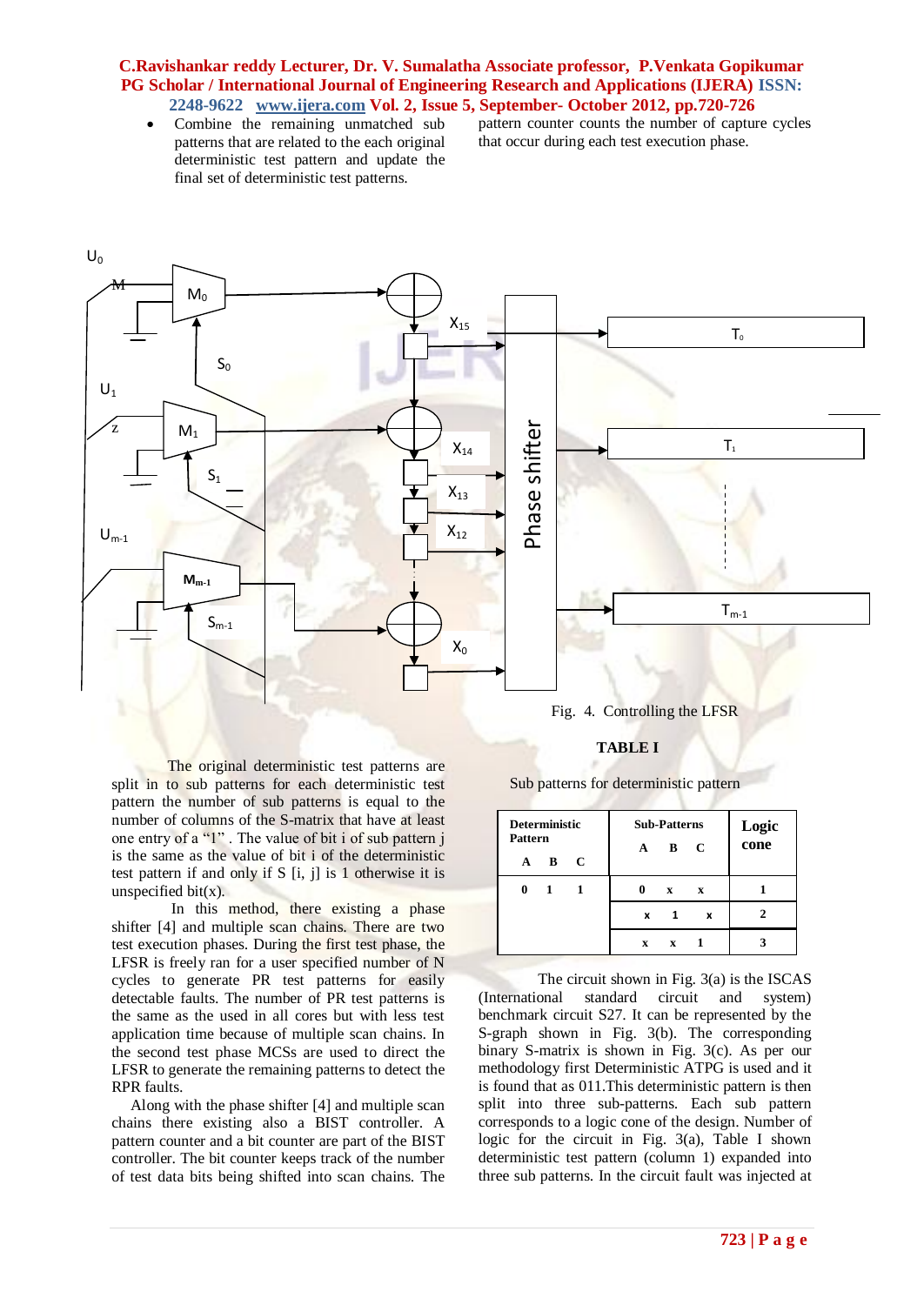the a3 this fault is not identified by the random pattern and it is detected by deterministic pattern at the 011.once after finding the deterministic pattern and again the faults are injected at the a3, a4 and these faults are determined by random pattern and those faults which are not covered by random pattern are identified by deterministic pattern test generation. Thus all the faults will be determined by this method, by applying both random pattern test generation and deterministic pattern test generation, when s=0 the controllable LFSR [3] generate random test patterns and when s=1 it will generate the deterministic test patterns.

# **3. MULTICONTROL SEQUENCES**

BIST controller allows the LFSR to freely run for a user defined number of capture cycles N it begins to control the LFSR.The method of deterministic bits presented a PRPG register to feed the LFSR seeds for generating the desired patterns in a multiple scan chain design For controlling the LFSR, using an MCS to direct it and to generate and apply the desired deterministic patterns in a multiple scan design. The MCS consists of two vectors U=  $(U_0, U_1, U_2, \ldots, U_{m-1})$  and  $S = (S_0, S_1, S_2, \ldots, S_{m-1})$ . The U vector was directly injected through multiplexers to scan chains. All multiplexers have been moved to the front of LFSR to improve both the test time and test data volume.

Phase shifters structure is based on the STUMPS architecture, one of the scan chains [5] is directly fed from the left most tap of the LFSR while other chains are fed from the phase shifter all the patterns supplied to each scan chains can be controlled. For example assume that four scan chain being controlled by four taps from the phase shifter deterministic test patterns indicated on These scan chains are  $(T_0, T_1, T_2)$  $T_2$ ,  $T_3$ ) respectively. There are more advantages in using multi control to guide the LFSR to feed the target test data to the scan chains. In most of the cases only a few control sequences in some scan chains have to be specified while the remaining contents in the scan change are automatically matched to deterministic patterns. Therefore the rest of control sequences do not need to be specified. This further reduces the test data storage requirement.

The data format for the MCS consists of two and fields: a header and a body. The header specifies the logic values for the multiplexer selectors, body holds the MCSs  $U_0$ ,  $U_1$ ......... $U_{m-1}$ . If the deterministic pattern for the ith scans chain consists of only unspecified bits then the corresponding ith control sequence  $U_i$  is not needed to create the desires values of deterministic patterns. Therefore, Si is equal to zero,  $U_i$  can be skipped from the body field. However even If there is only one specified bit to be controlled in a deterministic pattern the corresponding control sequence U<sup>i</sup> must be include in

the body field  $S_i$ , and  $S_i$  is equal to one the advantage of MCS is to control any number of scan chain.

#### **4. Simulation results**



Fig. 5. Random pattern test generation.



Fig. 6. Deterministic test pattern generation.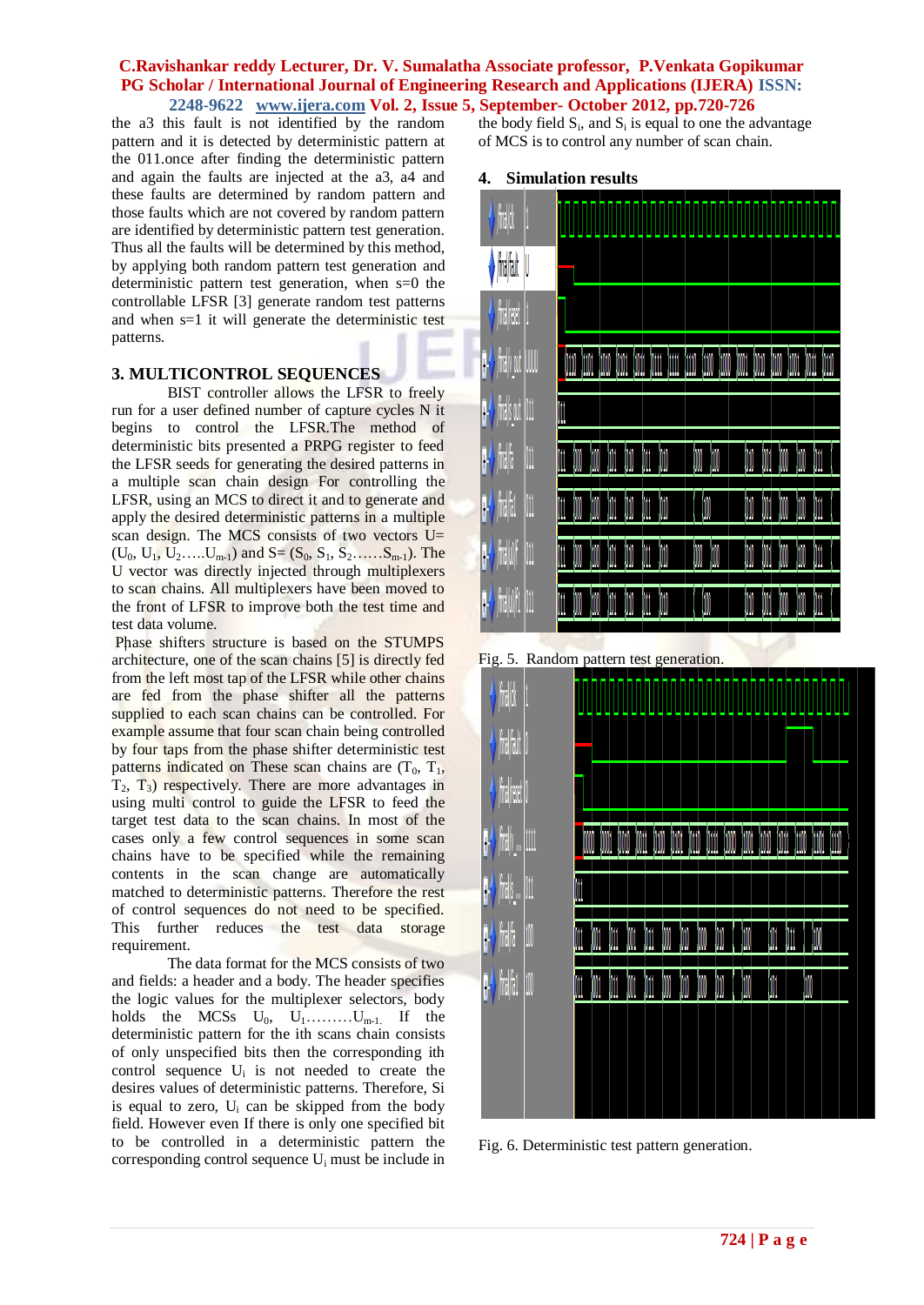

Fig. 7. S-graph and S-matrix.



Fig. 8. ISCAS benchmark circuit S27.

 **5. Synthesis result**



**Fig. 9. Random pattern test generation**



**Fig.10.S-matrix and deterministic test pattern generation.**



**Fig. 11. ISCAS benchmark circuit S27.**

# **6. Conclusion**

In conclusion, a new approach that is mixed-mode BIST that makes use of a partialmatching technique to facilitate the generation of patterns for RPR faults. The test application mode uses a controllable LFSR for a multiple-scan-chain configuration. We have analyzed the design through the creation of a binary S-matrix and the identification of logic cones. Then, we have applied the partial pattern matching to filter the RPR faults. In addition, we have generated an MCS to guide the LFSR to generate the desired patterns instead of applying the whole deterministic test. the fault coverage as high as intended by the deterministic test, we have succeeded in reducing both the test data volume and the test application time. Moreover, in comparison with [22], both the test sequence length and the hardware overhead are much lower.

# **7. Acknowledgment**

P.Venkata GopiKumar would like to thank C .Ravishankar Reddy, who had been guiding through out to complete the work successfully, and